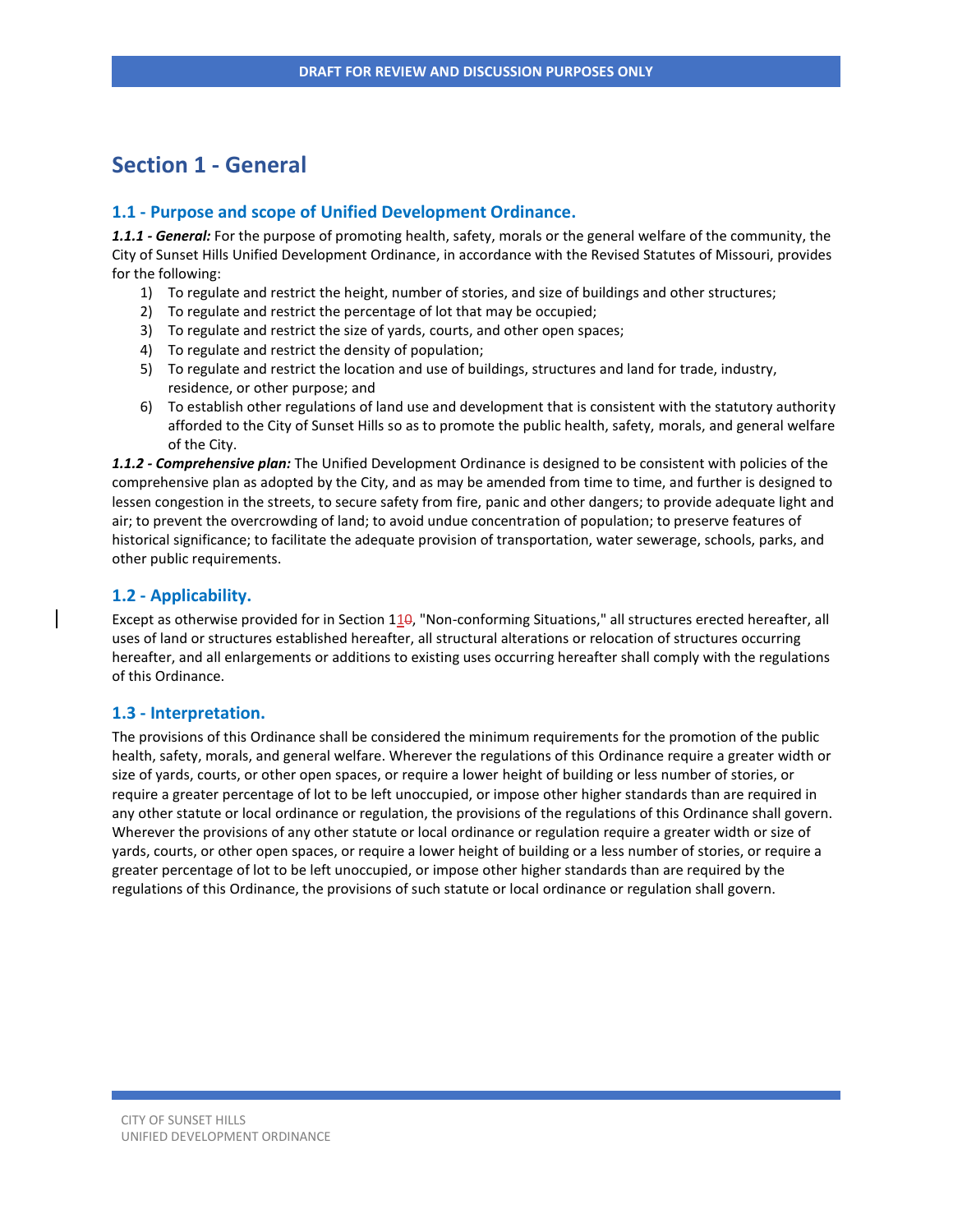#### **1.4 - Validity and severability.**

*1.4.1 - Legislative intent:* It is hereby declared to be the legislative intent that:

- 1) If a court of competent jurisdiction finds any provisions of this Ordinance to be invalid or ineffective in whole or in part, the effect of such decisions shall be limited to those provisions which are expressly stated in the decision to be invalid or ineffective, and all other provisions of this Ordinance shall continue to be separately and fully effective.
- 2) If a court of competent jurisdiction finds the application of any provision or provisions of this Ordinance to any lot, building or structure to be invalid or ineffective in whole or in part, the effect of such decision shall be limited to the person, property, or situation immediately involved in the controversy, and the application of any such provision to other persons, property or situations, shall not be affected.
- 3) While any provision or provisions of this Ordinance or application of any provision or provisions of this Ordinance to any lot, building or structure is before a court of competent jurisdiction, all other provisions of this Ordinance and all other applications of the provisions of this Ordinance to other lots, buildings or structures shall continue to be separately and fully effective.

#### **1.5 - Repeal of previous ordinances.**

Ordinance number 1516, adopted November 12, 2002, approving the zoning regulations contained in Appendix B of the Code of Ordinances of the City of Sunset Hills, and any other ordinance amending said Appendix B are hereby repealed, except for any ordinance approving a preliminary or final development plan under the provisions of Section 89 (Planned Development) Section 4.10 (Planned Development) of said zoning regulations. Said zoning regulations are set forth herein as "Appendix A – Planned Development" of said zoning regulations.

#### **1.6 - Construction begun prior to adoption of Ordinance.**

Nothing in this Ordinance shall be deemed to require any change in the plans, construction or designated use of any buildings or structures upon which actual construction has been approved or was lawfully begun prior to the adoption of this Ordinance and upon which buildings or structures actual construction has been diligently carried on, and provided further that such buildings or structures shall be completed within two years from the date of passage of this Ordinance.

#### **1.7 - Restoration of unsafe buildings.**

Nothing in this Ordinance shall prevent the strengthening or restoring to a safe condition of any part of any building declared unsafe by the zoning enforcement officer or where required by any lawful order.

#### **1.8 - Saving clause.**

All rights or remedies of the City are expressly saved as to any and all violations of any previous zoning ordinance or amendments thereto, at the time of the effective date of this Ordinance or amendments thereto and the prosecutions of such violations shall not be abated by the enactment of this Ordinance or amendments thereto.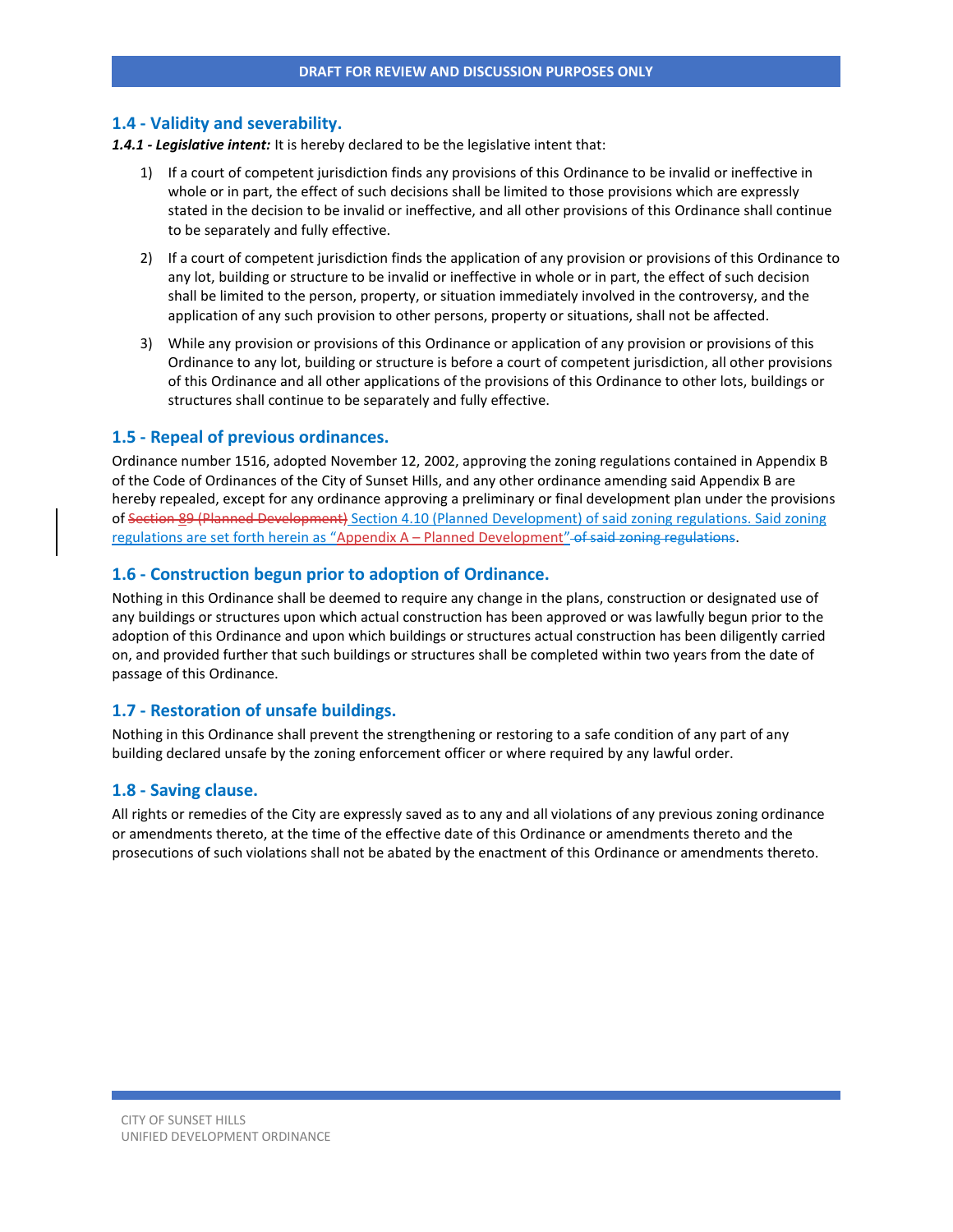# **Section 2 – General Provisions**

#### **2.1 - Other applicable regulations.**

Other ordinances and codes of the City of Sunset Hills governing buildings, land development, property maintenance, and building occupancy include, but are not necessarily limited to, the following:

- 1) 2.1.3, Building Code: (Chapter 7, City of Sunset Hills Code of Ordinances);
- 2) 2.1.4, Flood Damage Control: (Appendix E, City of Sunset Hills Code of Ordinances);
- 3) 2.1.5, Explosives Code: (Chapter 9.5, City of Sunset Hills Code of Ordinances); and
- 4) 2.1.6, Zoning Performance Standard Regulations: (Section 1003.163, subsection 3, Revised Ordinances of St. Louis County).

#### **2.2 - Establishment of zoning districts.**

In order to regulate and restrict the location of businesses, industries, residences and other land uses and the location of buildings designed for specified uses; to regulate and limit the height and bulk of buildings hereafter erected or altered; to regulate and limit the intensity of the use of lot areas, and to regulate and determine the area of yards, courts, and other spaces within and surrounding such buildings, the City is hereby divided into the following districts. Furthermore, such districts classifications as were in effect at the time of adoption of this Ordinance are hereby afterwards to be classified as follows:

- 1) POS: Parks and open space
- 2) NU: Non-urban
- 3) R-1: Single family
- 4) R-2: Single family
- 5) R-3: Single family
- 6) R-4: Single family
- 7) R-5: Single family
- 8) R-6: Single family
- 9) LC: Local commercial
- 10) GC: General commercial
- 11) LI: Light industrial
- 12) PO: Professional office

#### **2.3 - Official zoning map.**

*2.3.1 - Official zoning map.* The boundaries of the zoning districts established herein are delineated on a map entitled "Official Zoning Map." The official zoning map and all the notations, references, and other information shown thereon are a part of this Ordinance, and have the same force and effect as if the official zoning map and all the notations, references, and other information shown thereon were all fully set forth or described herein, which zoning map is attached hereto and made a part of this Ordinance by reference.

*2.3.2 - Record of amendments to official zoning map.* The zoning enforcement officer shall maintain a record of all subsequent amendments to the official zoning map. An up-to-date copy of said map shall be available at City Hall for public inspection.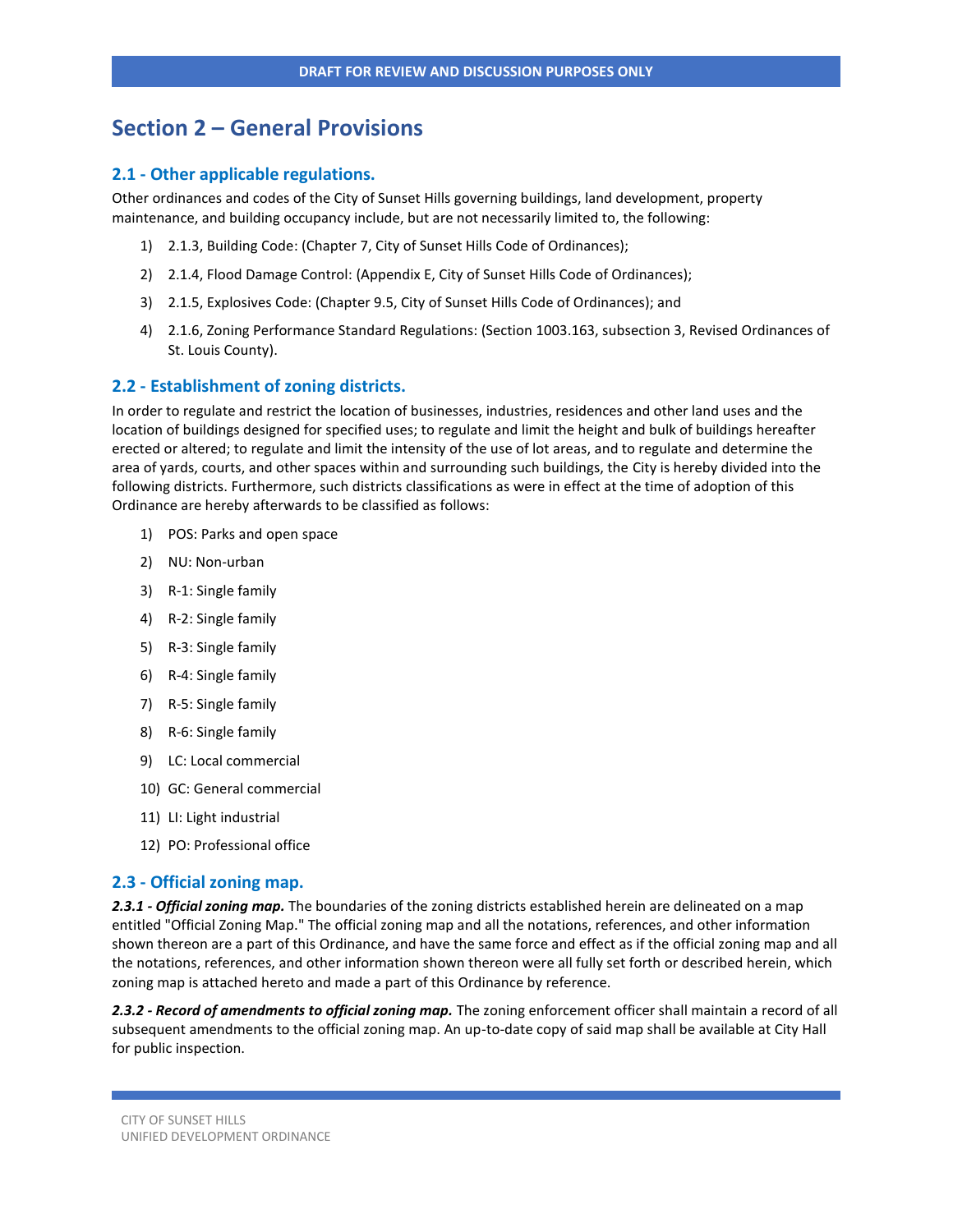## **2.4 - Interpretation of official zoning map.**

*2.4.1 - Zoning of streets, alleys, etc.* All open, vacated, or abandoned streets, alleys, and railroad rights-of-way, if not otherwise specifically designated, shall be deemed to be in the same district as the property immediately abutting upon such streets, alleys or railroad rights-of-way.

*2.4.2 - District boundaries.* Wherever any uncertainty exists as to the boundary of any zoning district shown on the official zoning map, the following rules of interpretation shall apply:

- 1) Where district boundary lines are indicated as following streets, alleys, or similar rights-of-way, they shall be construed as following the centerlines thereof.
- 2) Where district boundary lines are indicated as approximately following lot lines, such lot lines shall be construed to be such boundaries.
- 3) Where a lot of record is divided by a district boundary line, the entire lot shall be construed to be within the district containing more than one-half  $(\frac{1}{2})$  of the area of the lot.

## **2.5 - Zoning of annexed land.**

As soon as practical after the annexation of property into the City, the Board of Aldermen shall adopt an ordinance, or ordinances, that rezones the annexed property, or properties, to an appropriate zoning district, or districts, pursuant to the provisions of Section  $\frac{13}{12}$  "Amendments".

#### **2.6 - Rules of construction.**

For the purpose of this Ordinance, certain rules of construction apply to the text, as follows:

*2.6.1 - Tense.* Words used in the present tense include the future tense; the singular includes the plural; and plural indicates singular, unless the context clearly indicates the contrary;

*2.6.2 - Mandatory versus permissive.* The terms "shall" and "must" are mandatory and not discretionary; the words "may" or "should" are permissive;

*2.6.3 - Definitions herein.* The words and phrases expressly defined herein shall be given the defined meaning, unless indicated otherwise by the context;

*2.6.4 - Not defined herein.* Words and phrases that are not defined herein shall be defined in Section XX14, Definitions, or given their usual meaning except where the context clearly indicates a different or specified meaning;

*2.6.5 - Use or occupy.* The words "use" or "occupy" shall include the words "intended", "designed", or "arranged" to be "used" or "occupied."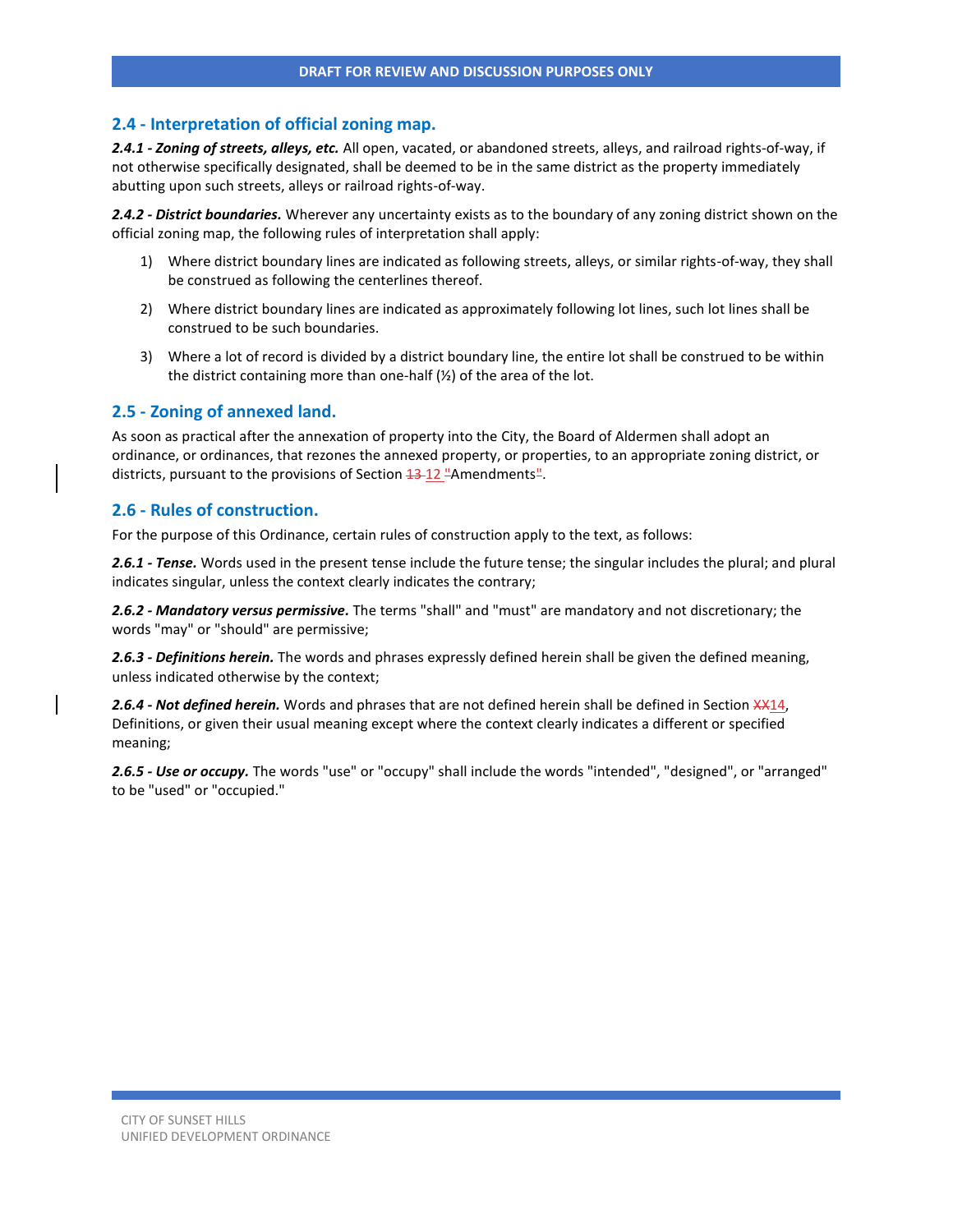#### **2.7 - Computation of time.**

*2.7.1 - Saturdays, Sundays and legal holidays.* Unless otherwise specifically provided, the time within which an action is to be taken shall be computed by excluding the first and including the last day. If the last day is a Saturday, Sunday, or legal holiday, observed by the City, the deadline for action shall be the next day that the City is open for business. When the period of time prescribed includes intermediate Saturdays, Sundays and/or legal holidays, such days shall be counted.

*2.7.2 - Calendar days.* The time period legally required by law for public notices shall include all calendar days, unless specified otherwise by law.

*2.7.3 - Notice by mail.* Unless otherwise specifically provided, whenever a person has the right or is required to do some act within a prescribed period after the service of a notice or other paper upon such person and the notice or paper is served by mail, three days shall be added to the prescribed period.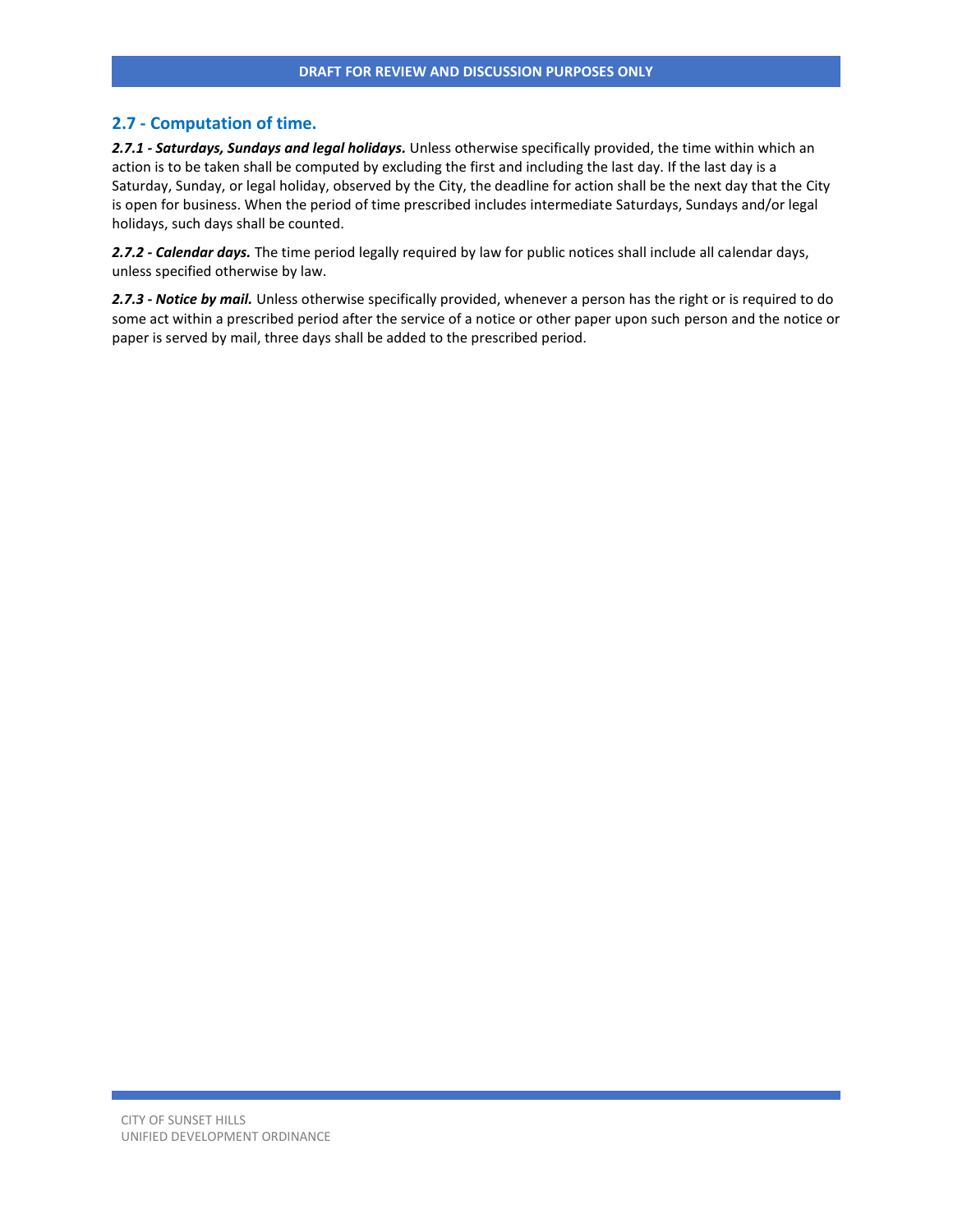# **Section 3 – District Regulations**

## **3.1 - General.**

The following sections provide specific regulations regarding the use and development of property within the various zoning districts. These district regulations are supplemented by additional regulations appearing elsewhere in this Ordinance or other regulations contained in the Sunset Hills Code of Ordinances. Other regulations contained in this Ordinance that provide development standards includes, but is not necessarily limited to, the following:

- 1) Section 4 Development Standards
- 2) Section 5 Use Provisions
- 3) Section 6 Signs Appendix B Signs

## **3.2 – Zoning Districts**

*3.2.1 - POS District.* The purpose of the Parks and Open Space District is to encompass those areas in the City that are under either public or private ownership and are parks, open space, vacant land, or agricultural land.

*3.2.2 - NU District.* The purpose of the NU Non-Urban District is to encompass areas within which rough natural topography, floodplains, or locations create practical difficulties in providing and maintaining public roads, and public or private utility services. The district also encompasses areas where significant non-urban uses have been established and/or were zoned NU by St. Louis County prior to being annexed into the City of Sunset Hills.

*3.2.3 - R-1 District.* The purpose of the R-1 District is to protect and preserve areas of low-density, estate-type, residential development and to allow for the construction of new single family detached dwellings on lots of not less than one (1) acre in size.

*3.2.4 - R-2 District.* The purpose of the R-2 District is to protect and preserve areas of low-density residential development and to allow for the construction of new single family detached dwellings on lots of not less than twenty-thousand (20,000) square feet in size.

*3.2.5 - R-3 District.* The purpose of the R-3 District is to protect and preserve areas of medium to low-density residential development and to allow for the construction of new single family detached dwellings on lots of not less than fifteen thousand (15,000) square feet in size.

*3.2.6 - R-4 District.* The purpose of the R-4 District is to protect and preserve areas of medium-density residential development and to allow for the construction of new single family detached dwellings on lots of not less than ten thousand (10,000) square feet in size.

*3.2.7 - R-5 District.* The purpose of the R-5 District is to protect and preserve areas of medium to high-density residential development and to allow for the construction of new single family detached dwellings on lots of not less than seven thousand five hundred (7,500) square feet in size.

*3.2.8 - R-6 District.* The purpose of the R-6 District is to protect and preserve areas of high-density residential development and to allow for the construction of new single family detached dwellings on lots of not less than five thousand (5,000) square feet in size. Attached two-story single-family town homes or attached ranch style dwelling single-family units may be permitted on combined lots pursuant to an approved plan.

*3.2.9 - LC District.* The intent and purpose of the Local Commercial District is to accommodate retail and office uses of a smaller scale which are intended to provide convenience shopping and services to persons living in adjacent residential areas.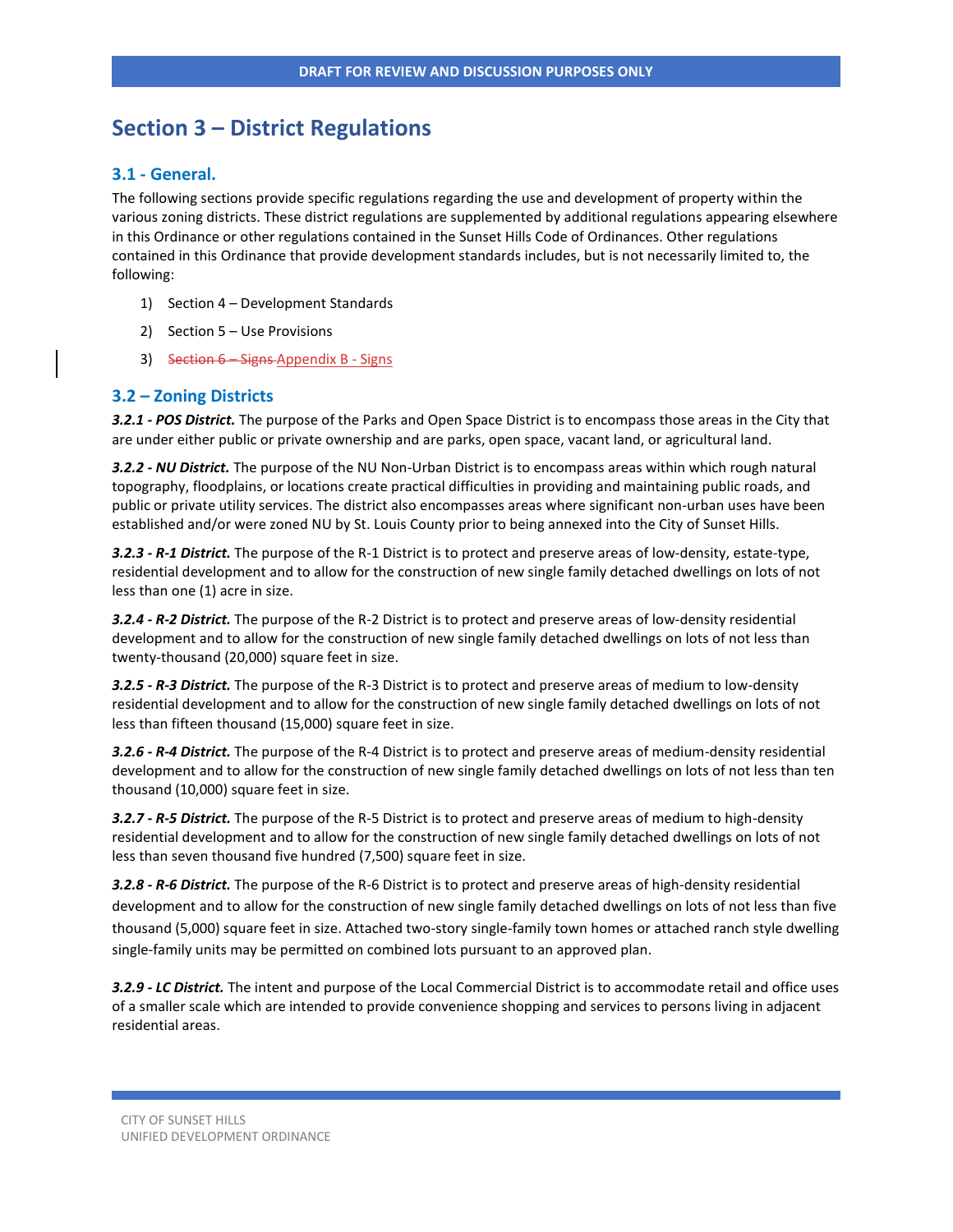*3.2.10 - GC District.* The intent and purpose of the General Commercial District is to accommodate retail and wholesale uses serving a larger consumer population. A wider range of uses and structure sizes is permitted in a commercial center and outlot style development.

*3.2.11 - LI District.* The intent and purpose of the Light Industrial District is to accommodate such uses as light manufacturing, fabricating, assembly, disassembly, or processing of goods and products, the nature of which does not have an adverse impact on surrounding uses.

*3.2.12 - PO District.* The intent and purpose of the Professional Office District is to provide an environment suitable for office, research, and warehouse uses developed in a coordinated and complimentary manner to create a park like atmosphere. Activities and scale are limited to assure high quality development and to limit adverse impacts on surrounding uses.

## **3.3 – Dimensional Standards**

The following table addresses the dimensional (also known as bulk standards) applicable to the development or use of a lot in a given district. The dimensional standards by planned development district are specified in Appendix A - Development.

|                                                                                                                                                                                                                                 |                 |                   |                                                                                                                                                                                                                                    | <b>INTERIOR</b> | <b>SIDE</b><br><b>SETBACK</b> |                     | <b>PRIMARY</b><br><b>USE</b> | <b>IMPERVIOUS</b><br><b>SURFACE</b> | <b>TOTAL LOT</b> |                    |
|---------------------------------------------------------------------------------------------------------------------------------------------------------------------------------------------------------------------------------|-----------------|-------------------|------------------------------------------------------------------------------------------------------------------------------------------------------------------------------------------------------------------------------------|-----------------|-------------------------------|---------------------|------------------------------|-------------------------------------|------------------|--------------------|
|                                                                                                                                                                                                                                 | <b>LOT AREA</b> | <b>LOT WIDTH</b>  | <b>FRONT</b>                                                                                                                                                                                                                       | <b>SIDE</b>     | <b>ADJACENT TO</b>            | <b>REAR</b>         | <b>COVERAGE</b>              | <b>COVERAGE</b>                     | <b>COVERAGE</b>  |                    |
| <b>DISTRICT</b>                                                                                                                                                                                                                 | (sq/ft)         | (f <sup>t</sup> ) | <b>SETBACK (ft)</b>                                                                                                                                                                                                                | SETBACK (ft)    | STREET (ft)                   | <b>SETBACK (ft)</b> | (%)                          | (%)                                 | (%)              | <b>HEIGHT (ft)</b> |
| <b>POS</b>                                                                                                                                                                                                                      | n/a             | n/a               | n/a                                                                                                                                                                                                                                | n/a             | n/a                           | n/a                 | n/a                          | n/a                                 | n/a              | n/a                |
| <b>NU</b>                                                                                                                                                                                                                       | 127,680         | 150               | 50                                                                                                                                                                                                                                 | 15              | 15                            | 35                  | 15                           | n/a                                 | 50(a)            | 40                 |
| $R-1$                                                                                                                                                                                                                           | 43,560          | 150               | 50                                                                                                                                                                                                                                 | 15              | 50                            | 35                  | 15                           | 5                                   | 20               | 40                 |
| $R-2$                                                                                                                                                                                                                           | 20,000          | 80                | 40                                                                                                                                                                                                                                 | 10              | 40                            | 30                  | 20                           | 5                                   | 25               | 40                 |
| $R-3$                                                                                                                                                                                                                           | 15,000          | 80                | 40                                                                                                                                                                                                                                 | 10              | 40                            | 30                  | 20                           | 5                                   | 25               | 40                 |
| $R-4$                                                                                                                                                                                                                           | 10,000          | 60                | 30                                                                                                                                                                                                                                 | 10              | 30                            | 30                  | 25                           | 5                                   | 30               | 40                 |
| $R-5$                                                                                                                                                                                                                           | 7,500           | 50                | 30                                                                                                                                                                                                                                 | $\overline{7}$  | 30                            | 30                  | 25                           | 5                                   | 30               | 40                 |
| $R-6$                                                                                                                                                                                                                           | 5,000           | 40                | 20                                                                                                                                                                                                                                 | 3               | 20                            | 15                  | 60                           | .5                                  | 65               | 40                 |
| LC.                                                                                                                                                                                                                             | 10,000          | 50                | 10                                                                                                                                                                                                                                 | 0 (b)(c)        | 10(b)(c)                      | 25(b)(c)            | n/a                          | n/a                                 | 85               | 50                 |
| GC                                                                                                                                                                                                                              | 20,000          | 100               | 10                                                                                                                                                                                                                                 | 0(b)(c)         | 10(b)(c)                      | 0(b)(c)             | n/a                          | n/a                                 | 80               | 75                 |
| $\mathsf{L}\mathsf{L}$                                                                                                                                                                                                          | 40,000          | 200               | 10                                                                                                                                                                                                                                 | 0(b)(c)         | 10(b)(c)                      | 0(b)(c)             | n/a                          | n/a                                 | 80               | 50                 |
| PO <sub>1</sub>                                                                                                                                                                                                                 | 100,000         | 50                | 40                                                                                                                                                                                                                                 | 15(b)(c)        | 40 $(b)(c)$                   | 30(b)(c)            | 65                           | 10                                  | 70               | 50                 |
| $\sim$ MeV and a state of the state of the state of the state of the state of the state of the state of the state of the state of the state of the state of the state of the state of the state of the state of the state of th |                 |                   | $\mathcal{L}$ . The second contract of the second contract of the second contract of the second contract of the second contract of the second contract of the second contract of the second contract of the second contract of the |                 |                               |                     |                              |                                     |                  |                    |

a) Total lot coverage of up to 60% shall be allowed for police and fire stations.

b) Setbacks when the subject property is adjacent to a residentially zoned property shall be: 75 feet for buildings less than 24 feet in height, 150 feet for buildings between 24 and 35 feet in height, and 150 feet plus 10 additional feet per every foot of building height for buildings over 35 feet in height.

c) Footnote b) shall apply except for properties along the east side of S Kirkwood Rd from Deane Ct to Watson Rd, along the north side of Watson Rd from S Kirkwood Rd to Windward Ridge Dr, along the north side of Gravois Rd, between Lindbergh Blvd & Sunlind Dr, Lot 12-16 of Sunset Club Ct, being located on the north side of Gravois Rd, immediately west of Sunlind Dr, and Lot 44-48 in Block 3 of Sunset Manor Subdivision being located on the north side of Deane Ct when and owned and developed by a utility regulated by the Missouri Public Service Commission, that are adjacent to a residentially zoned property, which shall provide a minimum setback of 15 feet.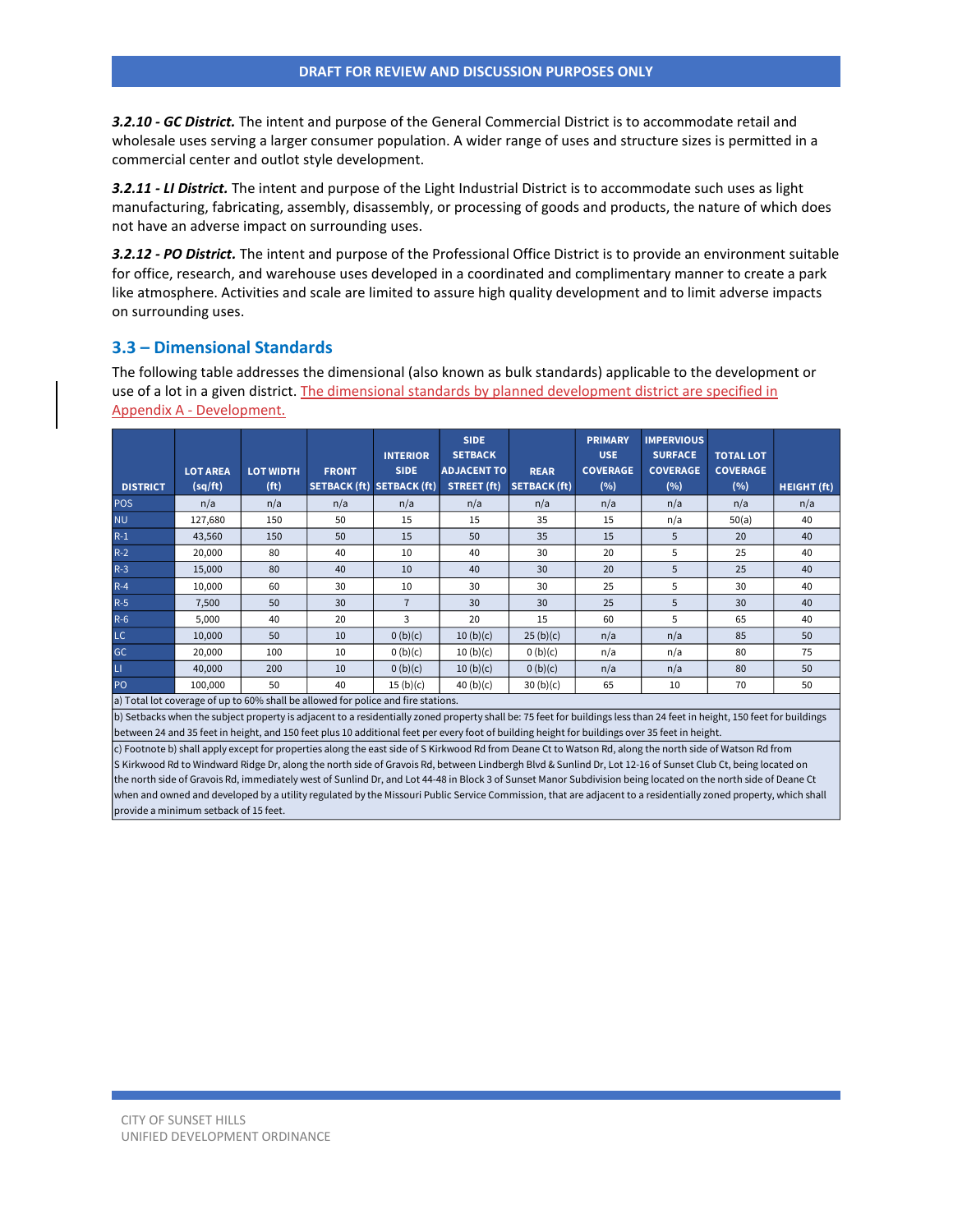

#### **3.4 – Use Regulations**

The following uses shall be permitted in the applicable districts as indicated in the table of permitted uses, found at the end of this section (Table Name Reference).

- 1) **Permitted Uses.** Except as provided below, uses which are marked by a "P" in the table shall be allowed with a zoning permit.
- 2) **Conditional Uses.** Uses which are marked by a "C" in the table shall be allowed with a conditional use permit.
- 3) **Planned Development Only Uses.** Uses which are marked by a "PD" in the table shall only be permitted in planned developments.
- 4)3) **Uses Not Permitted.** Uses not marked by either an "P" or "C" in the table are not permitted. Uses not permitted are prohibited.
- 5)4) **Uses not listed.** In the event that a use is proposed that is not listed in the table, the City Administrator or her/his designee shall determine if the use is the same or similar to a use listed in the table. If it is, he or she shall treat the use in the same manner as the "similar" use. If not, he or she shall treat the use as not permitted. If the applicant is not satisfied with the determination, they may appeal to the Planning & Zoning Commission.
- 5) **More Than One Use on a Lot.** Where a single business entity proposes to or is engaged in more than one principal use on a lot, or where two or more uses are located on one lot, each use must be a permitted use in the district in which it is located.
- 6) **Uses in Planned Development Districts.** The uses allowed by Planned Development District are specified in Appendix A - Planned Development.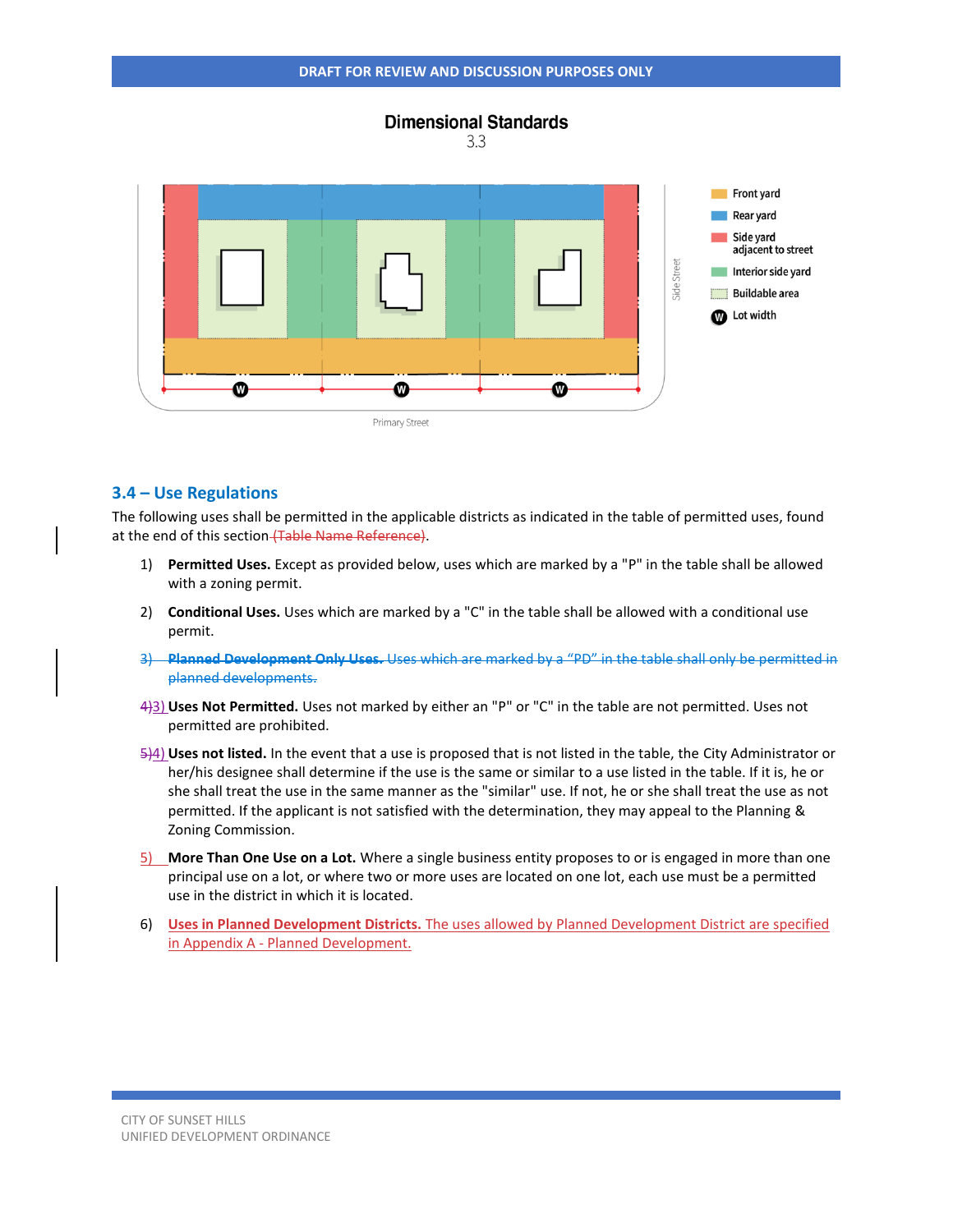|                                                      |                                               |                                             |                  |           |                 |             |                 |                 |                 |                |   |             | <b>Use</b>       |
|------------------------------------------------------|-----------------------------------------------|---------------------------------------------|------------------|-----------|-----------------|-------------|-----------------|-----------------|-----------------|----------------|---|-------------|------------------|
|                                                      |                                               |                                             |                  |           |                 |             |                 |                 |                 |                |   |             | <b>Specific</b>  |
| <b>Use</b>                                           | <b>POS</b>                                    | <b>NU</b><br><b>Single-family Dwellings</b> | $R-1$            | $R-2$     | $R-3$           | $R - 4$     | $R-5$           | $R-6$           | LC.             | <b>GC</b>      | u | PO          | <b>Standards</b> |
| Single-family detached                               |                                               | P                                           | P                | P         | P               | P           | P               | P               |                 |                |   |             |                  |
| Single-family attached                               |                                               |                                             |                  |           | <b>PD</b>       | <b>PD</b>   | <b>PD</b>       | <b>PD</b>       |                 |                |   |             |                  |
|                                                      |                                               | <b>Multi-family Dwellings</b>               |                  |           |                 |             |                 |                 |                 |                |   |             |                  |
| <b>Multifamily Dwelling</b>                          |                                               |                                             | <b>PD</b>        | ₽Đ        | <b>PD</b>       | <b>PD</b>   | <b>PD</b>       | <b>PD</b>       |                 |                |   |             |                  |
| <b>Senior Housing</b>                                |                                               |                                             | <b>PD</b>        | <b>PD</b> | <b>PD</b>       | <b>PD</b>   | <b>PD</b>       | <b>PD</b>       |                 |                |   |             |                  |
| Dwelling units located above ground floor as part of |                                               |                                             | <b>PD</b>        | <b>PD</b> | <b>PD</b>       | <b>PD</b>   | <b>PD</b>       | <b>PD</b>       |                 |                |   |             |                  |
| mixed use                                            |                                               |                                             |                  |           |                 |             |                 |                 |                 |                |   |             |                  |
| <b>Group homes</b>                                   |                                               | P                                           | P                | P         | P               | P           | P               | P               |                 |                |   |             |                  |
| <b>Temporary Dwellings</b>                           |                                               |                                             |                  |           |                 |             |                 |                 |                 |                |   |             |                  |
| <b>Boarding Homes</b>                                |                                               |                                             |                  |           |                 |             |                 |                 |                 |                |   |             |                  |
| Roominghouse                                         |                                               |                                             |                  |           |                 |             |                 |                 |                 |                |   |             |                  |
| <b>Tourist home</b>                                  |                                               |                                             |                  |           |                 |             |                 |                 |                 |                |   |             |                  |
| <b>Domiciliary Homes and Institutions</b>            |                                               |                                             |                  |           |                 |             |                 |                 |                 |                |   |             |                  |
| <b>Childcare facilities</b>                          |                                               |                                             |                  |           |                 |             |                 |                 | P               | P              |   | C           |                  |
| <b>Family care homes</b>                             |                                               |                                             |                  |           |                 |             |                 |                 |                 |                |   |             |                  |
| <b>Assisted living facility</b>                      |                                               |                                             |                  |           | $\overline{P}$  | $+$         | $\overline{AB}$ | $\overline{P}$  | $\overline{AB}$ | $+$            |   |             |                  |
| <b>Nursing homes</b>                                 |                                               |                                             |                  |           | $\overline{AB}$ | $+4$        | $\overline{AB}$ | $\overline{AB}$ | $\overline{AB}$ | P <sub>D</sub> |   |             |                  |
|                                                      | <b>Hotels and Motels</b>                      |                                             |                  |           |                 |             |                 |                 |                 |                |   |             |                  |
| <b>Hotel</b>                                         |                                               |                                             |                  |           |                 |             |                 |                 | C               | C              |   |             | 5.6              |
|                                                      |                                               | <b>Educational Uses</b>                     |                  |           |                 |             |                 |                 |                 |                |   |             |                  |
| <b>Nurseries or preschools</b>                       |                                               |                                             | C                | C         | C               | C           | C               | C               | P               | P              |   | С           |                  |
| Schools (elementary, middle, high)                   |                                               |                                             | C                | C         | C               | C           | C               | C               |                 |                |   |             | 5.4              |
| <b>Colleges and universities</b>                     |                                               |                                             | C                | C         | C               | $\mathsf C$ | C               | C               |                 |                | C | C           |                  |
| <b>Vocational and trade schools</b>                  |                                               |                                             | C                | C         | C               | C           | C               | C               |                 |                | C | C           |                  |
|                                                      |                                               |                                             | <b>Religious</b> |           |                 |             |                 |                 |                 |                |   |             |                  |
| Places of worship                                    |                                               | C                                           | С                | C         | C               | С           | С               | С               | P               | P              |   | С           |                  |
| Convents, monasteries, and seminaries                |                                               | $\mathsf C$                                 |                  |           |                 |             |                 |                 | C               | $\mathsf C$    |   | С           |                  |
| Cemeteries and mausoleums*                           | P                                             |                                             | $\mathsf C$      | C         | $\mathsf C$     | C           | $\mathsf{C}$    | C               |                 |                |   |             | 5.3              |
| Crematorium                                          |                                               |                                             |                  |           |                 |             |                 |                 |                 |                |   |             |                  |
| <b>Funeral homes (Personal Services)</b>             |                                               |                                             |                  |           |                 |             |                 |                 | P               | P              |   |             |                  |
|                                                      | <b>Other Educational, Religious, Cultural</b> |                                             |                  |           |                 |             |                 |                 |                 |                |   |             |                  |
| Library                                              |                                               |                                             | C                | C         | C               | C           | C               | C               | P               | P              |   |             | 5.7              |
| <b>Museums and Cultural Institutions</b>             |                                               |                                             |                  |           |                 |             |                 |                 | P               | P              |   |             |                  |
| <b>Emergency Services</b>                            |                                               |                                             | C                | C         | C               | C           | C               | C               | P               | P              |   |             |                  |
| Public Safety facility (police, fire, ambulance)     |                                               | P                                           |                  |           |                 |             | C               | C               | P               | P              | P | $\mathbf P$ |                  |
| <b>Municipal Buildings</b>                           |                                               | P                                           | P                | P         | P               | P           | P               | P               | P               | P              | P |             |                  |
| <b>Recreation Uses</b>                               | P                                             | C                                           | $\mathsf C$      | C         | C               | $\mathsf C$ | C               | C               |                 |                | P |             |                  |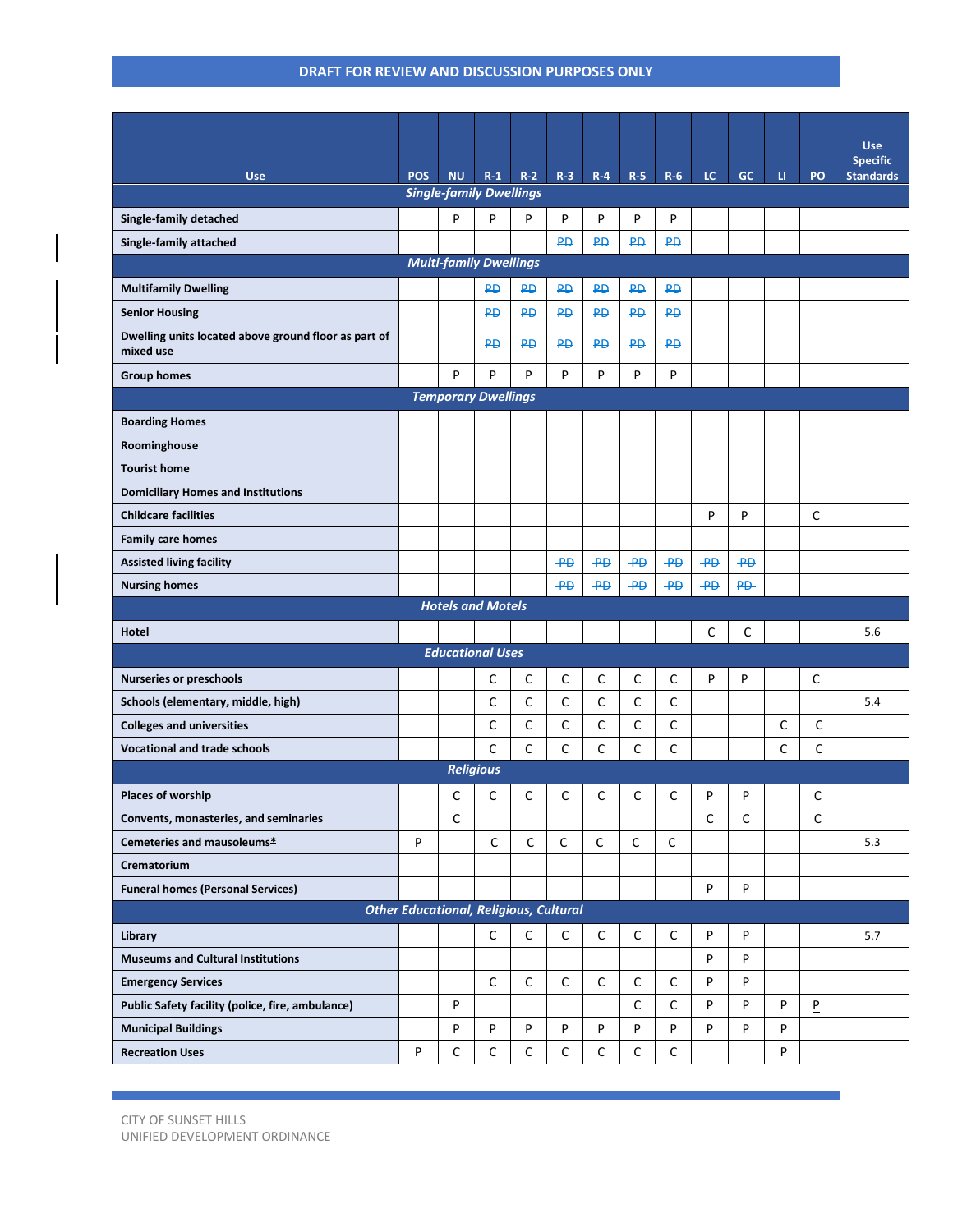|                                                                                                    |            |                            |       |             |       |              |       |              |                          |              |              |             | <b>Use</b>                          |
|----------------------------------------------------------------------------------------------------|------------|----------------------------|-------|-------------|-------|--------------|-------|--------------|--------------------------|--------------|--------------|-------------|-------------------------------------|
| <b>Use</b>                                                                                         | <b>POS</b> | <b>NU</b>                  | $R-1$ | $R-2$       | $R-3$ | $R-4$        | $R-5$ | $R-6$        | LC.                      | GC           | u.           | PO          | <b>Specific</b><br><b>Standards</b> |
| Health, athletic, recreation, and amusement<br>facilities, indoor                                  | P          |                            |       |             |       |              |       |              | P                        | P            |              |             |                                     |
| Parks, playgrounds, and skating rinks publicly<br>owned and operated                               | P          | C                          | C     | C           | C     | C            | C     | C            |                          |              |              |             |                                     |
| Swimming pools, athletic fields, and other<br>recreational facilities, publicly owned and operated | P          |                            | C     | C           | C     | $\mathsf C$  | C     | C            |                          |              |              |             |                                     |
| Amphitheatre, Bandshell, and Outdoor Theaters                                                      | P          |                            |       |             |       |              |       |              |                          |              |              |             |                                     |
| Swimming Pools and Aquatic Centers (Indoor and<br>Outdoor)                                         | P          |                            |       |             |       |              |       |              | С                        | C            |              |             |                                     |
| Private club, lodge, and recreation facilities                                                     |            |                            |       |             |       |              |       |              |                          |              |              |             |                                     |
| <b>Private Club</b>                                                                                | P          |                            | C     | $\mathsf C$ | C     | $\mathsf{C}$ | C     | $\mathsf{C}$ |                          |              |              |             |                                     |
| <b>Marina</b>                                                                                      | C          |                            | C     | C           | C     | C            | C     | $\mathsf C$  |                          |              |              |             |                                     |
| Golf Course, public or private                                                                     | P          | C                          | C     | C           | C     | $\mathsf C$  | C     | $\mathsf C$  |                          |              |              |             |                                     |
|                                                                                                    |            | <b>General Office Uses</b> |       |             |       |              |       |              |                          |              |              |             |                                     |
| Banks, no drive-in                                                                                 |            |                            |       |             |       |              |       |              | P                        | P            |              | P           |                                     |
| Banks, drive-in                                                                                    |            |                            |       |             |       |              |       |              | C                        | C            | C            | P           | 5.8                                 |
| <b>Drive-up Automatic tellers</b>                                                                  |            |                            |       |             |       |              |       |              | C                        | $\mathsf{C}$ | $\mathsf{C}$ | P           | 5.8                                 |
| Pay-day loan                                                                                       |            |                            |       |             |       |              |       |              |                          |              |              |             |                                     |
| Post office*                                                                                       |            |                            |       |             |       |              |       |              | P                        | P            |              |             |                                     |
| <b>Other general offices</b>                                                                       |            |                            |       |             |       |              |       |              | P                        | P            |              | P           |                                     |
| <b>Professional Office Uses</b>                                                                    |            |                            |       |             |       |              |       |              | P                        | P            |              | P           |                                     |
| Service oriented business office                                                                   |            |                            |       |             |       |              |       |              | P                        | P            |              | C           |                                     |
| <b>Contractor's office</b>                                                                         |            |                            |       |             |       |              |       |              | P                        | p            |              | C           |                                     |
| Home occupations                                                                                   |            | P                          | P     | P           | P     | P            | P     | P            |                          |              |              |             |                                     |
|                                                                                                    |            | <b>Medical Uses</b>        |       |             |       |              |       |              |                          |              |              |             |                                     |
| Acute care center                                                                                  |            |                            |       |             |       |              |       |              | P                        | P            |              | P           |                                     |
| Hospital                                                                                           |            |                            |       |             |       |              |       |              | P                        | P            | P            | P           | 5.5                                 |
| <b>Medical or Dental Office</b>                                                                    |            |                            |       |             |       |              |       |              | P                        | P            |              | P           |                                     |
| Pharmacy                                                                                           |            |                            |       |             |       |              |       |              | P                        | P            | P            | C           |                                     |
|                                                                                                    |            | <b>Services</b>            |       |             |       |              |       |              |                          |              |              |             |                                     |
| Hair, nail, tanning, and personal care services                                                    |            |                            |       |             |       |              |       |              | P                        | P            |              | C           |                                     |
| Service and repair, clothing, and small appliance                                                  |            |                            |       |             |       |              |       |              | P                        | P            |              | $\mathsf C$ |                                     |
| Mail, copying, parcel, and printing services                                                       |            |                            |       |             |       |              |       |              | P                        | P            |              | $\mathsf C$ |                                     |
| <b>Tattoo parlors</b>                                                                              |            |                            |       |             |       |              |       |              | $\overline{\phantom{a}}$ |              | P            |             |                                     |
| All other personal service oriented uses                                                           |            |                            |       |             |       |              |       |              | C                        | C            |              |             |                                     |
|                                                                                                    |            | <b>Laundries</b>           |       |             |       |              |       |              |                          |              |              |             |                                     |
| Launderettes (self-service dry cleaning)                                                           |            |                            |       |             |       |              |       |              | P                        |              |              |             |                                     |
| Dry cleaning processing on premises                                                                |            |                            |       |             |       |              |       |              | C                        | C            |              |             |                                     |
| Dry cleaning/processing done elsewhere                                                             |            |                            |       |             |       |              |       |              | P                        |              |              |             |                                     |
| <b>Commercial laundries</b>                                                                        |            |                            |       |             |       |              |       |              |                          | C            |              |             |                                     |

CITY OF SUNSET HILLS UNIFIED DEVELOPMENT ORDINANCE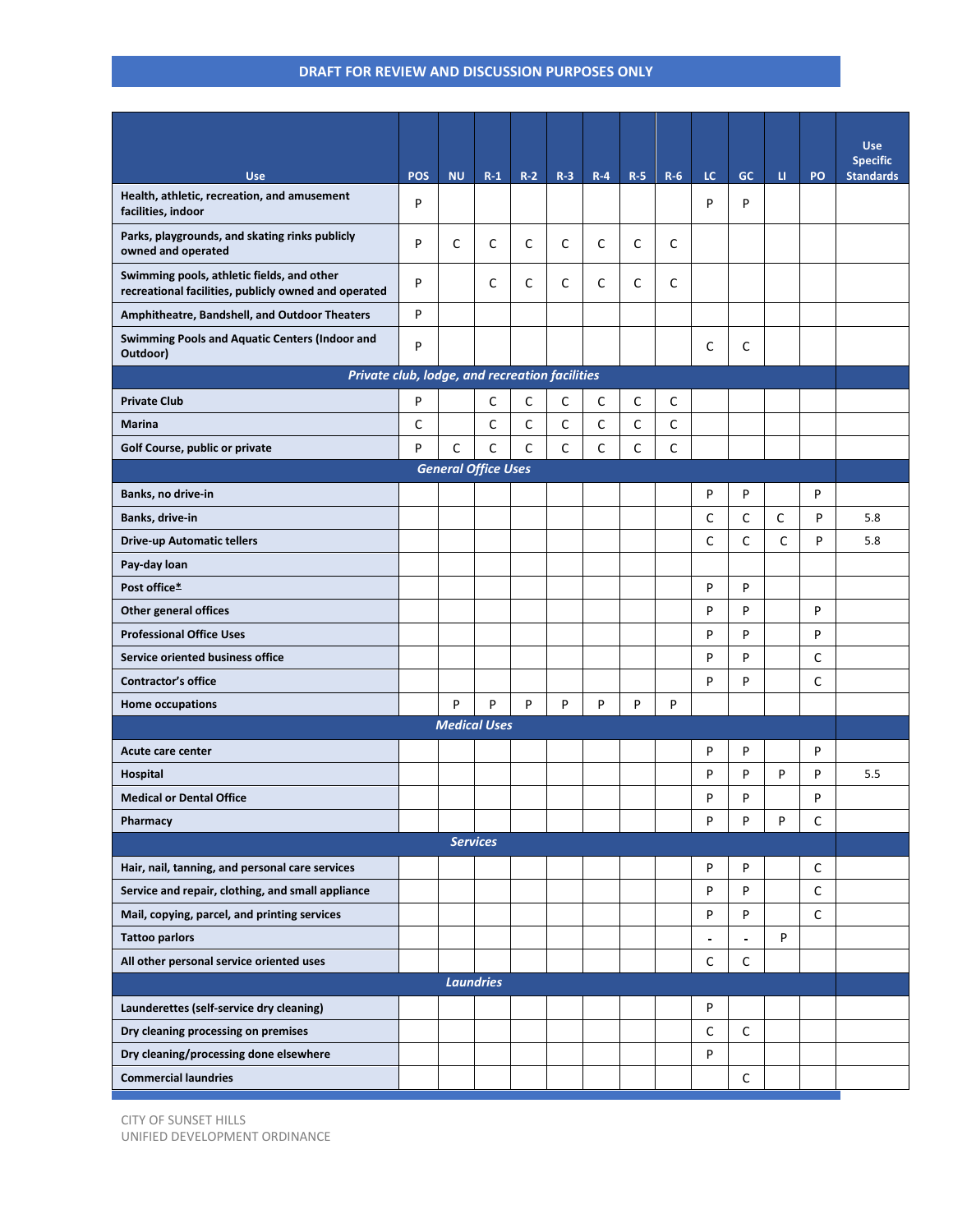|                                            |                                               |              |       |       |       |       |       |       |              |              |              |             | <b>Use</b><br><b>Specific</b> |
|--------------------------------------------|-----------------------------------------------|--------------|-------|-------|-------|-------|-------|-------|--------------|--------------|--------------|-------------|-------------------------------|
| <b>Use</b>                                 | <b>POS</b>                                    | <b>NU</b>    | $R-1$ | $R-2$ | $R-3$ | $R-4$ | $R-5$ | $R-6$ | LC.          | GC           | u.           | PO          | <b>Standards</b>              |
| <b>Animal Care Uses</b>                    |                                               |              |       |       |       |       |       |       |              |              |              |             |                               |
| <b>Animal Hospitals</b>                    |                                               |              |       |       |       |       |       |       | C            | C            |              |             |                               |
| <b>Kennels and Pet Daycares</b>            |                                               |              |       |       |       |       |       |       | $\mathsf{C}$ | $\mathsf{C}$ | $\mathsf{C}$ |             |                               |
| Pet grooming                               |                                               |              |       |       |       |       |       |       | P            | P            |              |             |                               |
| <b>General Retail</b>                      |                                               |              |       |       |       |       |       |       |              |              |              |             |                               |
| <b>Retail Sales, General</b>               |                                               |              |       |       |       |       |       |       | P            | P            |              |             |                               |
| <b>Retail Sales, Outdoor</b>               |                                               |              |       |       |       |       |       |       | C            | $\mathsf{C}$ |              |             |                               |
| <b>Bakeries</b>                            |                                               |              |       |       |       |       |       |       | P            | P            |              |             |                               |
| Candy and ice cream stores                 |                                               |              |       |       |       |       |       |       | P            | P            |              |             |                               |
| <b>Convenience store</b>                   |                                               |              |       |       |       |       |       |       | $\mathsf{C}$ | $\mathsf{C}$ |              |             |                               |
| <b>Grocery stores</b>                      |                                               |              |       |       |       |       |       |       | P            | P            |              |             |                               |
| Liquor stores, package goods only          |                                               |              |       |       |       |       |       |       | P            | P            |              |             |                               |
| Pawn shop                                  |                                               |              |       |       |       |       |       |       |              |              | $\mathsf{C}$ |             |                               |
| Clothing and costume rental                |                                               |              |       |       |       |       |       |       | P            | P            |              |             |                               |
| Pet shops                                  |                                               |              |       |       |       |       |       |       | P            | P            |              |             |                               |
| <b>Greenhouses</b>                         | $\mathsf{C}$                                  | $\mathsf{C}$ |       |       |       |       |       |       | P            | P            | $\mathsf{C}$ |             |                               |
| Open sales lots                            |                                               |              |       |       |       |       |       |       | C            | $\mathsf{C}$ |              |             |                               |
| Plumbing, heating, and air conditioning    |                                               |              |       |       |       |       |       |       | $\mathsf{C}$ | C            | P            |             |                               |
| Sale of liquid fuels (stored underground)  |                                               |              |       |       |       |       |       |       | $\mathsf{C}$ |              | P            |             |                               |
| Secondhand stores and consignment shops    |                                               |              |       |       |       |       |       |       | P            | P            |              |             |                               |
| <b>Gun shops</b>                           |                                               |              |       |       |       |       |       |       | $\mathsf{C}$ | $\mathsf C$  |              |             |                               |
| <b>Adult Uses</b>                          |                                               |              |       |       |       |       |       |       |              |              | $\mathsf C$  |             |                               |
|                                            | <b>Eating and Drinking Establishments</b>     |              |       |       |       |       |       |       |              |              |              |             |                               |
| Coffee/Tea Shop                            |                                               |              |       |       |       |       |       |       | $\mathsf C$  | $\mathsf C$  |              | C           |                               |
| <b>Sit down Restaurants</b>                |                                               |              |       |       |       |       |       |       | C            | $\mathsf{C}$ |              | C           |                               |
| <b>Drive through Restaurants</b>           |                                               |              |       |       |       |       |       |       | C            | $\mathsf{C}$ |              |             | 5.8                           |
| <b>Taverns and brewpubs</b>                |                                               |              |       |       |       |       |       |       | C            | $\mathsf{C}$ |              |             |                               |
| <b>Delivery Only/Carry-Out Restaurants</b> |                                               |              |       |       |       |       |       |       | $\mathsf C$  | $\mathsf C$  |              | $\mathsf C$ |                               |
| <b>Delicatessens</b>                       |                                               |              |       |       |       |       |       |       | $\mathsf C$  | $\mathsf C$  |              | $\mathsf C$ |                               |
| Outside dining; sidewalk cafes             |                                               |              |       |       |       |       |       |       | $\mathsf C$  | $\mathsf C$  |              | $\mathsf C$ |                               |
|                                            | <b>Meeting Facility or Banquet Hall</b>       |              |       |       |       |       |       |       |              |              |              |             |                               |
| <b>Banquet Hall</b>                        | $\mathsf C$                                   |              |       |       |       |       |       |       | $\mathsf C$  | $\sf P$      |              |             |                               |
|                                            | <b>Motor Vehicle Oriented Businesses Uses</b> |              |       |       |       |       |       |       |              |              |              |             |                               |
| Gasoline service/sales                     |                                               |              |       |       |       |       |       |       | $\mathsf C$  | $\mathsf C$  |              |             | 5.8                           |
| Vehicle repair and service                 |                                               |              |       |       |       |       |       |       | $\mathsf C$  | $\mathsf C$  | $\mathsf C$  |             | 5.8                           |
| Car wash                                   |                                               |              |       |       |       |       |       |       | $\mathsf C$  | $\mathsf C$  |              |             | 5.2 and 5.8                   |
| Vehicle sales and rental                   |                                               |              |       |       |       |       |       |       | $\mathsf C$  | $\mathsf C$  | $\mathsf C$  |             | 5.8                           |
| Vehicle storage                            |                                               |              |       |       |       |       |       |       | $\mathsf C$  | $\mathsf C$  | $\mathsf C$  |             | $5.8\,$                       |

CITY OF SUNSET HILLS UNIFIED DEVELOPMENT ORDINANCE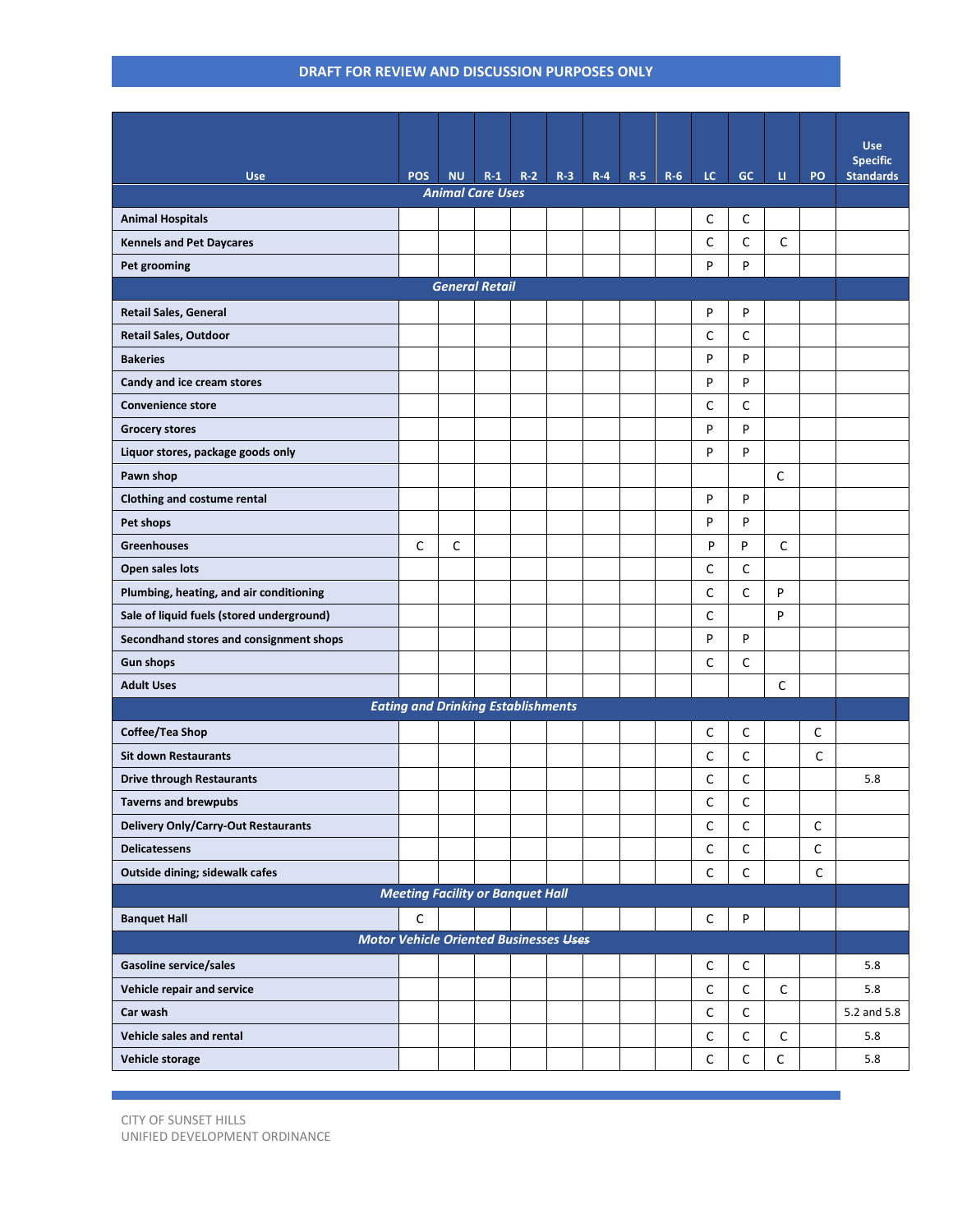| <b>Use</b>                                                                 | <b>POS</b>                         | <b>NU</b>                  | $R-1$       | $R-2$        | $R-3$          | $R - 4$     | $R-5$       | $R-6$        | LC.         | <b>GC</b>    | u | PO                       | <b>Use</b><br><b>Specific</b><br><b>Standards</b> |
|----------------------------------------------------------------------------|------------------------------------|----------------------------|-------------|--------------|----------------|-------------|-------------|--------------|-------------|--------------|---|--------------------------|---------------------------------------------------|
| <b>Wholesale, Distribution, and Storage Facilities</b>                     |                                    |                            |             |              |                |             |             |              |             |              |   |                          |                                                   |
| <b>Wholesale sales</b>                                                     |                                    |                            |             |              |                |             |             |              |             | P            | P |                          |                                                   |
| <b>Distribution center</b>                                                 |                                    |                            |             |              |                |             |             |              |             | P            | P |                          |                                                   |
| Garden supply and seed stores                                              |                                    |                            |             |              |                |             |             |              |             | P            | P |                          |                                                   |
| <b>Nurseries</b>                                                           |                                    |                            |             |              |                |             |             |              |             | C            | P |                          |                                                   |
| Lumber yards                                                               |                                    |                            |             |              |                |             |             |              |             |              | P |                          |                                                   |
| <b>Contractor supply houses</b>                                            |                                    |                            |             |              |                |             |             |              |             | C            | P |                          |                                                   |
| <b>Auction sales</b>                                                       |                                    |                            |             |              |                |             |             |              |             | C            | C |                          |                                                   |
| Nonhazardous inside storage                                                |                                    |                            |             |              |                |             |             |              |             |              | P |                          |                                                   |
| Nonhazardous outside storage                                               |                                    |                            |             |              |                |             |             |              |             |              | C |                          |                                                   |
| <b>Industrial Uses</b>                                                     |                                    |                            |             |              |                |             |             |              |             |              |   |                          |                                                   |
| Laboratories, medical and dental                                           |                                    |                            |             |              |                |             |             |              |             | P            | P | P                        |                                                   |
| <b>Research laboratories</b>                                               |                                    |                            |             |              |                |             |             |              |             | P            | P | P                        |                                                   |
| <b>Light manufacturing</b>                                                 |                                    |                            |             |              |                |             |             |              |             |              | P |                          |                                                   |
| <b>Breweries and distilleries</b>                                          |                                    |                            |             |              |                |             |             |              | C           | C            | P |                          |                                                   |
| Mining and mineral extraction                                              |                                    |                            |             |              |                |             |             |              |             |              | P |                          |                                                   |
| <b>Medical Marijuana Uses</b>                                              |                                    |                            |             |              |                |             |             |              |             |              |   |                          |                                                   |
| <b>Medical Marijuana Cultivation Facility</b>                              |                                    |                            |             |              |                |             |             |              |             |              | P |                          | 5.11                                              |
| <b>Medical Marijuana Testing Facility</b>                                  |                                    |                            |             |              |                |             |             |              |             |              | P |                          | 5.11                                              |
| <b>Medical Marijuana-Infused Products Manufacturing</b><br><b>Facility</b> |                                    |                            |             |              |                |             |             |              |             |              | P |                          | 5.11                                              |
| <b>Medical Marijuana Dispensary Facility</b>                               |                                    |                            |             |              |                |             |             |              |             |              | P |                          | 5.11                                              |
|                                                                            | <b>Communications Antenna Uses</b> |                            |             |              |                |             |             |              |             |              |   |                          |                                                   |
| Radio, cellular and television towers (up to 35 ft)                        | C                                  |                            | С           | C            | C              | $\mathsf C$ | C           | С            | С           | $\mathsf{C}$ | С | C                        |                                                   |
| Radio, cellular and television towers (above 35 ft)                        | C                                  |                            | C           | C            | С              | C           | C           | C            | C           | C            | C | C                        |                                                   |
|                                                                            |                                    | <b>Major Utility Uses</b>  |             |              |                |             |             |              |             |              |   |                          |                                                   |
| Electric distribution, electric substation                                 | C                                  | C                          | C           | С            | $\mathsf C$    | С           | C           | С            | $\mathsf C$ | C            | P | С                        |                                                   |
| <b>Gas regulator stations</b>                                              | C                                  | $\mathsf C$                | $\mathsf C$ | $\mathsf{C}$ | $\mathsf{C}^-$ | $\mathsf C$ | $\mathsf C$ | $\mathsf{C}$ | $\mathsf C$ | $\mathsf C$  | P | C                        |                                                   |
| Microwave relay towers                                                     | C                                  | C                          | C           | С            | $\mathsf C$    | С           | $\mathsf C$ | С            | $\mathsf C$ | C            | P | С                        |                                                   |
| <b>Sewage lift stations</b>                                                | $\mathsf C$                        | С                          | С           | C            | $\mathsf C$    | $\mathsf C$ | $\mathsf C$ | С            | $\mathsf C$ | C            | P | C                        |                                                   |
| <b>Static transformer stations</b>                                         | С                                  | $\mathsf C$                | $\mathsf C$ | С            | $\mathsf C$    | С           | $\mathsf C$ | С            | $\mathsf C$ | С            | P | С                        |                                                   |
| <b>Telephone exchanges</b>                                                 | C                                  | С                          | $\mathsf C$ | С            | $\mathsf C$    | $\mathsf C$ | $\mathsf C$ | С            | $\mathsf C$ | C            | P | C                        |                                                   |
| Telephone transmission, equipment buildings                                | $\mathsf C$                        | $\mathsf C$                | $\mathsf C$ | $\mathsf{C}$ | $\mathsf C$    | С           | $\mathsf C$ | С            | $\mathsf C$ | С            | P | С                        |                                                   |
| Water system facilities                                                    | $\mathsf C$                        | C                          | $\mathsf C$ | C            | $\mathsf C$    | $\mathsf C$ | $\mathsf C$ | С            | $\mathsf C$ | C            | P | C                        |                                                   |
| <b>Wastewater treatment plants</b>                                         | C                                  | $\mathsf C$                |             | С            | $\mathsf C$    | С           | $\mathsf C$ | С            | $\mathsf C$ | С            | P | С                        |                                                   |
| <b>Energy generating stations</b>                                          | C                                  | $\mathsf C$                | $\mathsf C$ | C            | С              | $\mathsf C$ | $\mathsf C$ | C            | $\mathsf C$ | C            | P | $\mathsf C$              |                                                   |
|                                                                            |                                    | <b>Transportation Uses</b> |             |              |                |             |             |              |             |              |   |                          |                                                   |
| <b>Bus shelters and parking areas</b>                                      |                                    |                            | C           | $\mathsf C$  | $\mathsf C$    | $\mathsf C$ | C           | $\mathsf C$  | С           | $\mathsf C$  | P | P                        |                                                   |
| Bus stations, bus garages, bus lots                                        |                                    |                            |             |              |                |             |             |              | С           | $\mathsf C$  | P | $\underline{\mathsf{C}}$ |                                                   |

CITY OF SUNSET HILLS UNIFIED DEVELOPMENT ORDINANCE